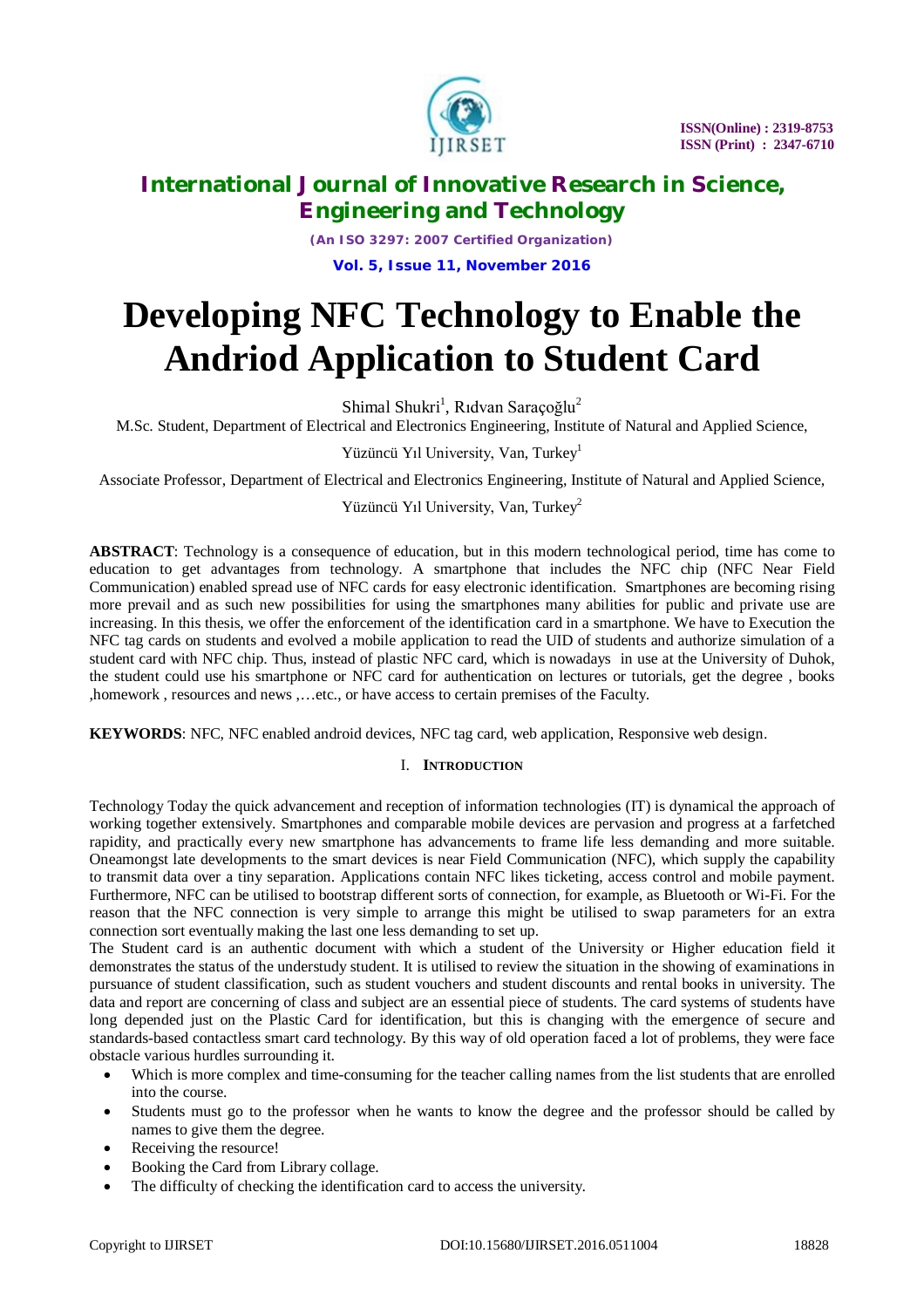

*(An ISO 3297: 2007 Certified Organization)*

#### **Vol. 5, Issue 11, November 2016**

- Forgettable or not attending to know information about the homework, notes and news related to the students.
- Replaythe new cards needs long time when loses identification card.
- It is very easy for copy any cards of plastic card for reason security.
- Inattentiveness on changing the student schedule and forgetting what have today.
- Using money of transmission inside the college and canteen.

These days practically every student smartphone with Android operating system, Windows or IOS. Most of it is already equipped with the NFC (Near Field Communication).During this work, we have a tendency to propose a web-based identification card system exploitation near Field Communication (NFC) technology. Newer student cards are equipped with chip NFC, which means that communication is brief vary already within the in the public domain. So it is simple to exchange the traditional card to smart cards without facing the problems.

The purpose of this thesis is to develop the NFC technologies to enable smartphone application for university, through the modifying the old-style identification card to smart card. The first process is to implementation the NFC tag card on student card. The student could utilise his smartphone or NFC card for validation on a lecture or instructional exercises, obtain a book in the library or have entry to specific premises and be getting all data of subject and information of college. We should develop android application for reading students cards. by using an NFC tag card that will be utilised for saving a unique ID for the student, using this ID will confirm the student to allow access an application on android so they can obtain their information from a database easily and more secure, that is stored in a server,, anddatabase on the server are going to be managed by administration of student, and the second program on android is changing the NFC tag card that allows emulation of a student card with NFC chip. While the third service is to develop a web application and outline a database to store the information of students on the Server. The objectives of this thesis under the following general headings It is collected.

- Easily check all attendance of student without miss's time.
- Get the degree of all subject and each semester in mobile.
- Get the free resources directly from the teacher of all subject.
- Using the Smart card for booking the books in the library.
- Control access to university by smart card or mobile phone.
- Get information about the homework, notes and news related to the students when to touch the card to mobile.
- Get the new cards on the fast speed when loses identification card.
- Security of copying Cards.
- Using the Smartphone instead the Student Card.
- Using the Smartphone or Smart card to transmission inside the faculty

#### II. **RELATED WORK**

In this section, the technology of NFC is used in the different system and with increasing the NFC chip in a smartphone is developed more and used in a lot of fields, the studies about the NFC technology from the past under the name of NFC system are compiled and presented.

The authors (SERKAN ÖZKAN 2012) worked in the development of NFC applications: use case for social networks, in this study, introduces Near Field Communication (NFC) technology, analyses its present condition and tries to form a use state for the application of NFC technology for social networking. The present study concentrates on Android platform, Android NFC backup, and how Android Application Programming Interfaces (APIs) can be used to improve an example NFC conscious social networking application.

NFC-Enabled Smartphone Application for Drug Interaction and Drug Allergy Detection by authors (Mali Alabdulhafith ) at 2012, in this study, worked to display a novel settlement using a smartphone inserted with an NFC reader and an NFC application to observe and update drug allergies and drug interactions for people with multi-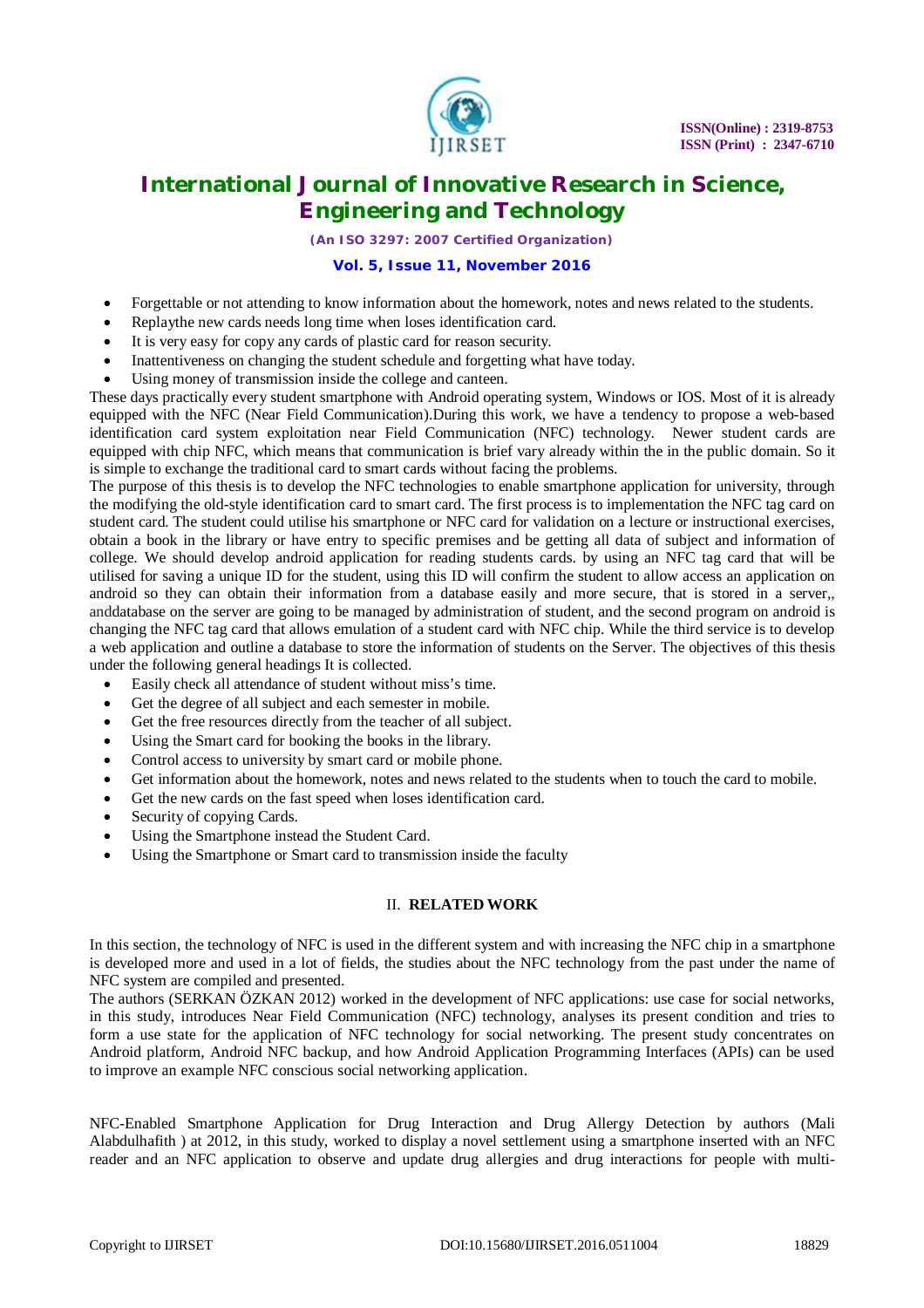

*(An ISO 3297: 2007 Certified Organization)*

#### **Vol. 5, Issue 11, November 2016**

morbidity through remedy administration. The system scope concentrates on exposure a drug allergy or drug interaction, alerting the nurse, the doctor, and also the druggist.

The authors (Rawad Kilani and Kenneth Jensen2015) Mobile Authentication with NFC-Enabled Smartphones, This project will discuss the ability to use smartphones as a platform for authentication and access control, using near field communication (NFC). To attain the required safety for authentication and access control purposes, cryptographic notion such as public keys, challenge-response and digital signatures are used.

#### III. **NFC TECHNOLOGY**

Near Field Communication (NFC) is a short-range radio communication technology that runs on the 13.56 MHz frequency with information transfers up to 242 Kbit/s. NFC depend on smart card criterion ISO 14443, which produce it appropriate with a great number of contactless smart cards. Also, it authorises for a simple and secure information interchange, and typically work within a ten-centimetrescope. NFC technology was announced in 2002 by Philips and Nokia .In 2004, NFC panel was determined in order to enhance collaboration and calibration by Nokia, Microsoft, Sony, and Philips.

NFC technology has been used in different mobile phones, like Google, Blackberry, Nokia, HTC, and LG. NFCenabled smartphones have a built-in NFC reader within the smartphone's shell. They also have a built-in NFC tag/smart tag with an antenna that helps convey information from one NFC-enabled smartphone to another or to outer NFC tags. So, the NFC-enabled smartphone will task as a contactless card and as a reader, which supplies it considerable potential. The existing contactless infrastructure is compatible with the technology used in NFC and the NFC devices offers three different modes.

- 1. Reader/writer mode allow enabling NFC devices to read and write data to NFC tags (e.g., in posters or advertisements). Duringthis mode, NFC devices can read NFC Forum-mandated tag kind, which does compliant with the NFC-A, NFC-B, and NFC-F specifications.
- 2. Peer-to-peer mode allows enabling NFC devices to interchange data and share data. Peer-to-peer mode complies with ISO/IEC 18092 and may use the NFC Forum's rational Link Control Protocol specifications to enable bidirectional data transfer.
- 3. Card emulation mode (which is the method that is the concentrate of this white paper) enables NFC devices to function as contactless smart cards responding with the ISO/IEC 14443 standard and FeliCa allotment. Shoppers will behaviour package like purchasing, ticketing, and accessing transit with a tap of the device. NFC-enabled devices complete contactless transactions using the current contactless admission infrastructures.

#### IV.**OVERVIEW OF THE SMART CARD FOR STUDENTS**

In our paper we have proposed the idea of student cards using NFC Technology. The application will containstudent details like unique ID and other information of students.

The current system changes the old style of card to the smart card by using NFC tags cards or smartphone cards. This card save the UID of student and develop the android application to read the UID card to gives the information related to the student by the administration and teacher such as (News , notification , degree , subject , resource , homework , etc…)in the fast time. Near Field Communication is a contactless communication using between two devices. The system consists of three applications to change the traditional card to smart card:

- Android application for reading the NFC tags card or smartphone card then to display the information. (NFC reader UOD).
- Android application that emulates a student card NFC (Smart card NFC UOD).
- Web application with the database for the management the application.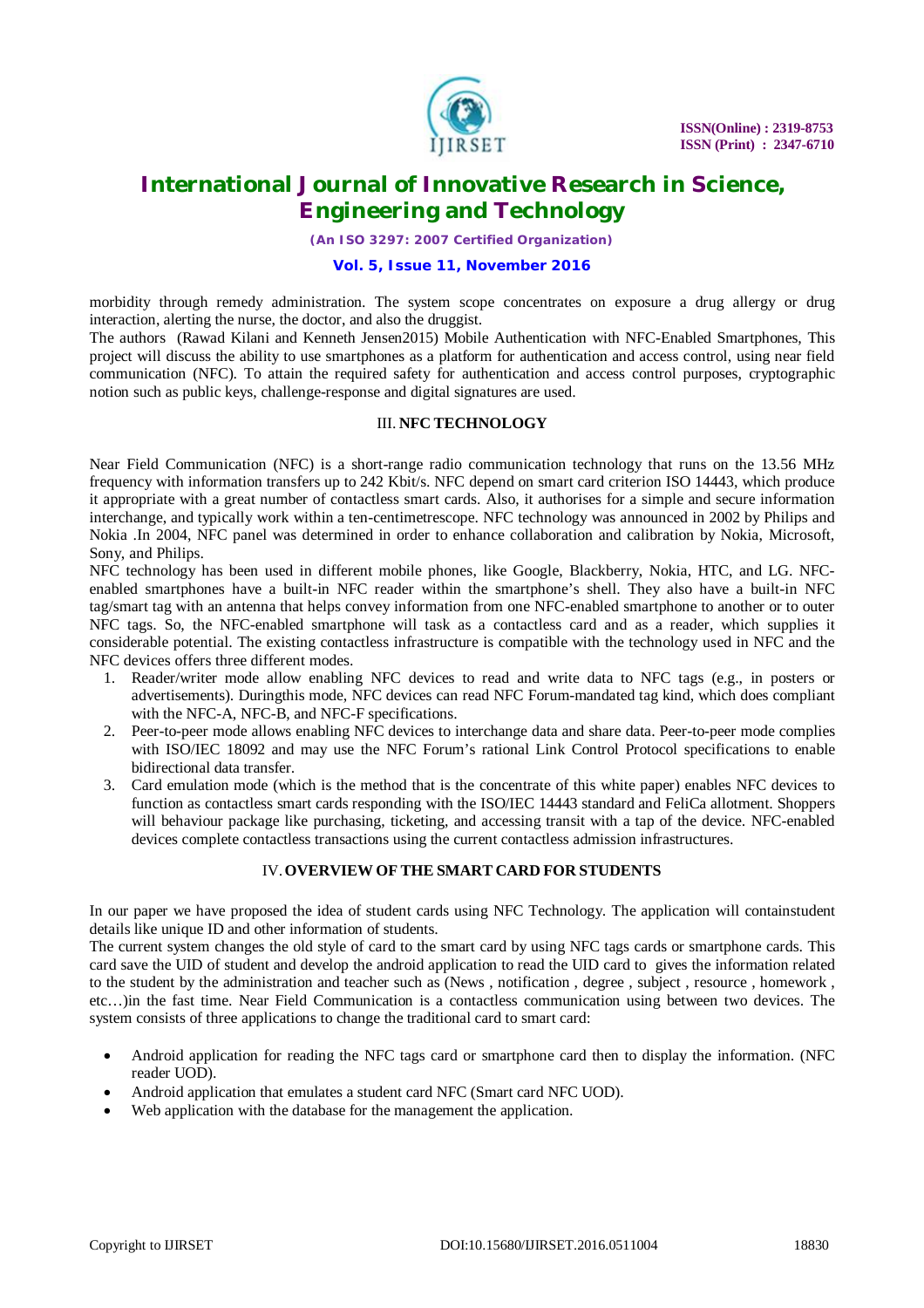

*(An ISO 3297: 2007 Certified Organization)*

**Vol. 5, Issue 11, November 2016**



Figure 1: structure of NFC system used for students card

In figure 1.show the Correlation NFC card emulation applications, NFC reader and web applications in the database on the server.The integration of mobile applications and data transfer between them:

- 1. The first step is touch the smart card to NFC reader to check the UIDof student is recorded in the database of the server. If entered, the information will be transferred to the device and will show on the screen. Else it is not recorded in the database, Message will display on the screen will write please register the card in administration.
- 2. In the Second step is to change the NFC tags card to Emulation Card mean to use the smartphone instead the card, it would check the UID of student card to database in server if the result is correct will transferee the UID to HCE of mobile device then will store the UID to mobile and store the IMEL mobile device on server.
- 3. In the third step website will control by admin to management the Smart card of NFC, and teacher will management the information related to the student in University, admin of the website will also control the database of student for inserting or updating the Card.

#### V.**VALIDATION**

The Application has been implemented by using a Samsung Galaxy S6 smartphone with Android 5.1 platform.1GHz Hummingbird processor, and16GB of internal memory.We use this device because S6 was the Android Smartphone who supported NFC in both ways hardware with software and included integrate HCE. This version we are used to smartphone to install our Android NFC app that we created for this application and to read the unique ID of the NFC tags by the NFC reader.This system has following 2 Main applications each applications has many functionalities:

#### *A. ANDROID APPLICATION.*

We have to develop two android applications, first for changing the plastic card to smart card while the second is to read the smart card to display the information related to the student. The application will be used to show how it could, for example, professors or students check the credibility of the card. The process of verifying the identity would be held as follows:

- Checking the NFC technology on the smartphone is supported and it is enabled.
- Application NFC reader for verification of students must be activated to check the smart card. The NFC Reader application will check the UID of students by searching the UID in the database if the result of UID is true will make an NFC card of the student.
- another task of application NFC Reader will check the smartphone or card identification by searching the unique ID in the database inside the mobile, if the result of UID is true will get all information of student, if it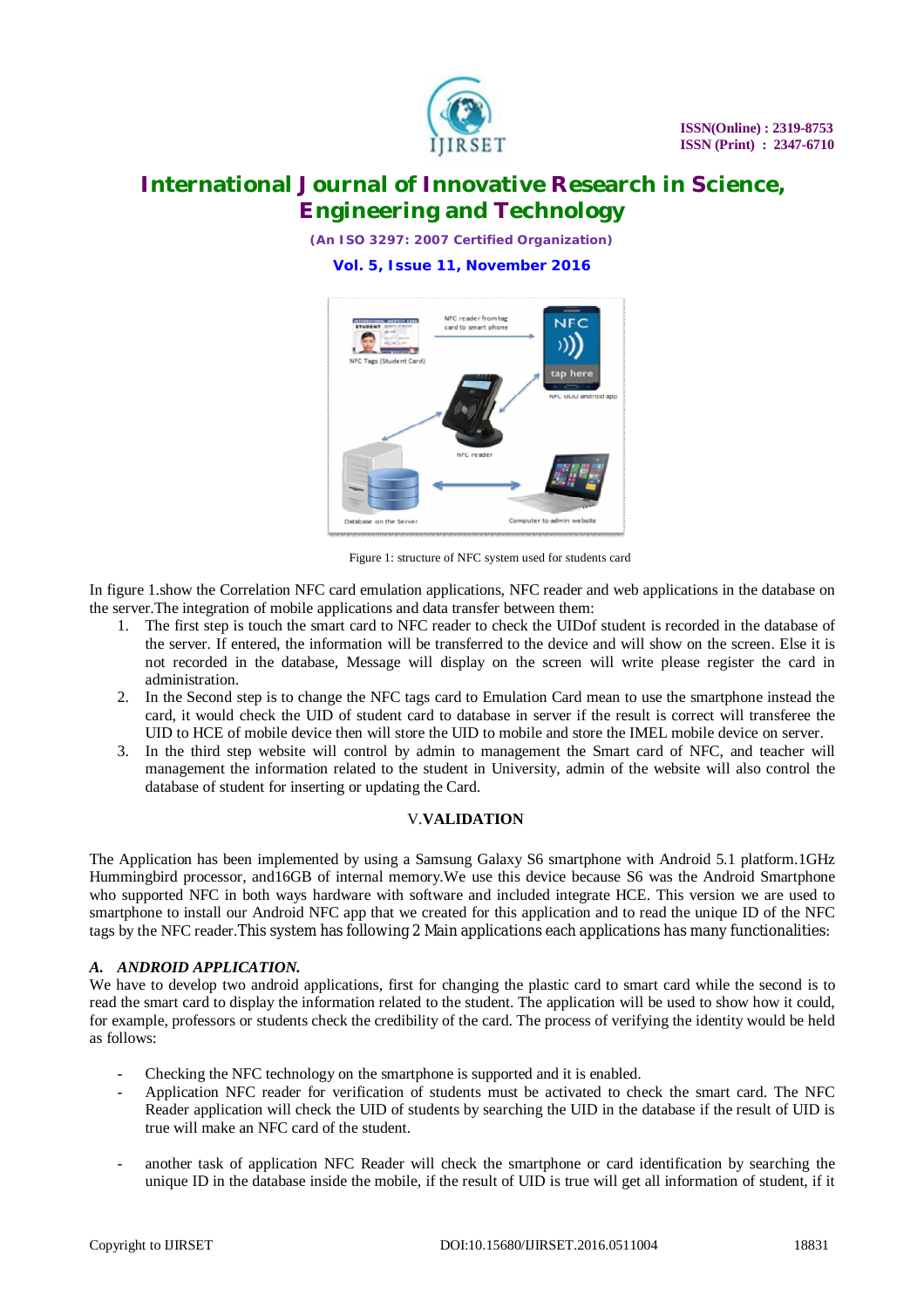

*(An ISO 3297: 2007 Certified Organization)*

#### **Vol. 5, Issue 11, November 2016**

does not exist the mobile have to connect to the internet to searching UID in database server and then transferring data of Student UID from the database server to inside the mobile device.

The reader will display the student information on the smartphone device such as the news related to the university, subject of the student, schedule subject, homework and notes of a student of all subject and Degree of a student of all subject and all semester.

#### *B. WEB SERVER APPLICATION.*

Web pages are the most significant part of Students card system. Most of the time admin will spend creating; modifying data at web pages the web page will act as the interface to access the test database of students to registration card of students in administration by admin. This website can update the information and update the data of student also the resources, note, homework and entering the degree of the student account .This website is supported Responsive web design (RWD).

#### VI.**RESULTS**

To confirm our design, we implemented this application in Java programming language(JAVA) on the visual android system, using SQLite for storage data on the smartphone device, using MySQL for register and update data on the server, and test our application on Samsung Galaxy 6.project will be senior about the student of the university .

Using the NFC UOD application, the student has to touch or near the smart card to the phone, the application will read the card and display the login page by username and UID of the student to change the traditional card to smart card as shown in figure  $2(a)$ . After login the interface will change to show the details of a student as shown in figure  $2(b)$ , then can use the smartphone as a card. The Smart card will be run where near or touch the NFC reader without running the application.



Figure 2:application interface of (a) login page (b) emulate card

The Second application is how the information of students related to the class and subject is called NFC UOD, just by near or touches you smart card running the application. The application firstly will check the UID of NFC card is registered in the database of university or not, if it in database, will display the student details such as the student ID,name, faculty, birth and place, department and classroom number as shown in figure 3(a) .by the application can get easily and fast time the information of student like the menu panel as shown in figure 3(b).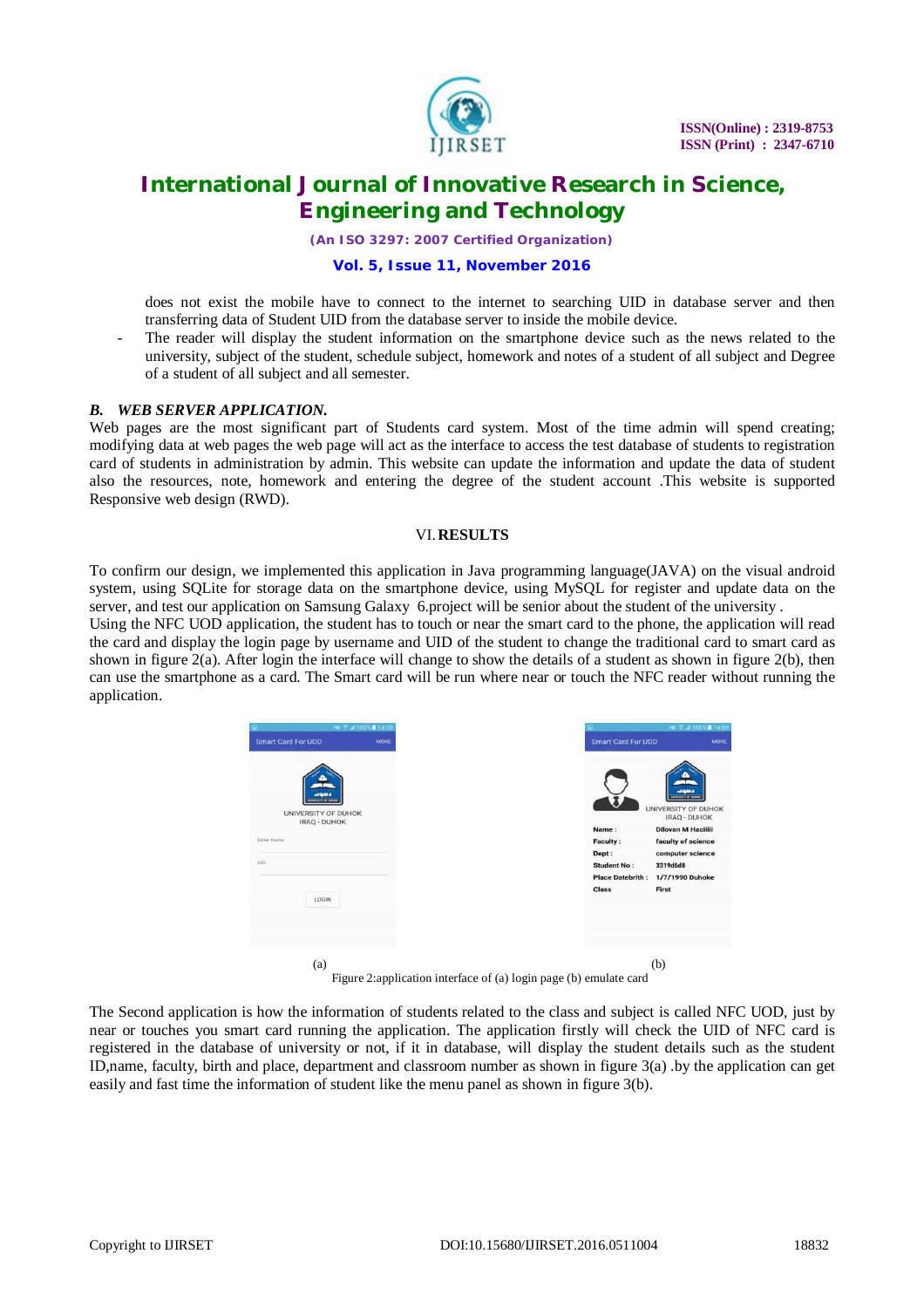

*(An ISO 3297: 2007 Certified Organization)*

**Vol. 5, Issue 11, November 2016**

| <b>Card Student</b><br>$\equiv$                                 | P41 % at 100% ■ 14:01<br>ŧ                                                 | Ġ<br>Dilovan M Hacilii<br>Shimal.sendi@gmail.com |
|-----------------------------------------------------------------|----------------------------------------------------------------------------|--------------------------------------------------|
|                                                                 | anna<br>weeks for an adverse<br>UNIVERSITY OF DUHOK<br><b>DUHOK - IRAQ</b> | 圆<br>Home<br>图<br>News                           |
| Name:<br><b>Dilovan M Haciliii</b><br>Dept:<br>computer science |                                                                            | Ō<br>Subject                                     |
| <b>Faculty:</b><br>faculty of science<br>Student No: 3319d6d8   |                                                                            | 图<br>Degree<br>ىق<br>Sign out                    |
| Class:<br>First<br>Brith.Place: 1/7/1990 Duhoke                 |                                                                            | About                                            |
|                                                                 |                                                                            | ≺<br>About UOD<br>⇒<br>Help                      |
|                                                                 |                                                                            |                                                  |
| (a)                                                             |                                                                            |                                                  |

Figure 3: User Interface (a) student ID (b) menue panel

The application is extremely symmetric and user friendly, many services can be accessed easily such as News,subjects and degrees. If selected each item in the menu will display the information as shown in figure 4(a) selected the degree item to show the subject name ,then by selecting subject item will display the degree as show in figure 4(b).

|                      | <b>INI 7 al 100% 14:11</b> | $\Box$                                          |
|----------------------|----------------------------|-------------------------------------------------|
|                      | ÷                          | <b>DisplayDegree</b><br>$\equiv$                |
|                      |                            | <b>First Degree:</b><br>$\mathbf{1}$            |
|                      |                            | <b>Secend Degree : 2</b>                        |
|                      |                            | <b>Result First:</b><br>3                       |
|                      |                            | <b>First Degree:</b><br>$\overline{\mathbf{3}}$ |
|                      |                            | <b>Secend Degree:4</b>                          |
|                      |                            | <b>Result Secend 7</b>                          |
| Programming Language |                            | <b>Result of 40%: 10</b>                        |
|                      |                            | Result of 60 % 5                                |
|                      |                            | <b>Final Degree</b><br>15                       |
|                      |                            |                                                 |
|                      |                            |                                                 |
|                      |                            |                                                 |
|                      |                            |                                                 |
|                      |                            |                                                 |
|                      |                            |                                                 |
|                      |                            |                                                 |
|                      |                            |                                                 |
|                      |                            | (b)                                             |

Figure 4: Degree menue (a) main degrees menu (b) selected subject degrees

Web is an important partition of this thesis to control the twice smartphone application of NFC for UOD, using the interaction interface to make easy for entering and controlling the data in database on server .this kind of web are using a web service for student to management the card and application of university, this website is designed with responsive web design to running for all size in screen as show in the figure (5) .the link of web hosting is ([http://uod.netau.net\).](http://uod.netau.net).) From this website can control the all data of student by the admin. Alsousing this website for register the NFC tag cards by the device NFC Reader ACr122u.